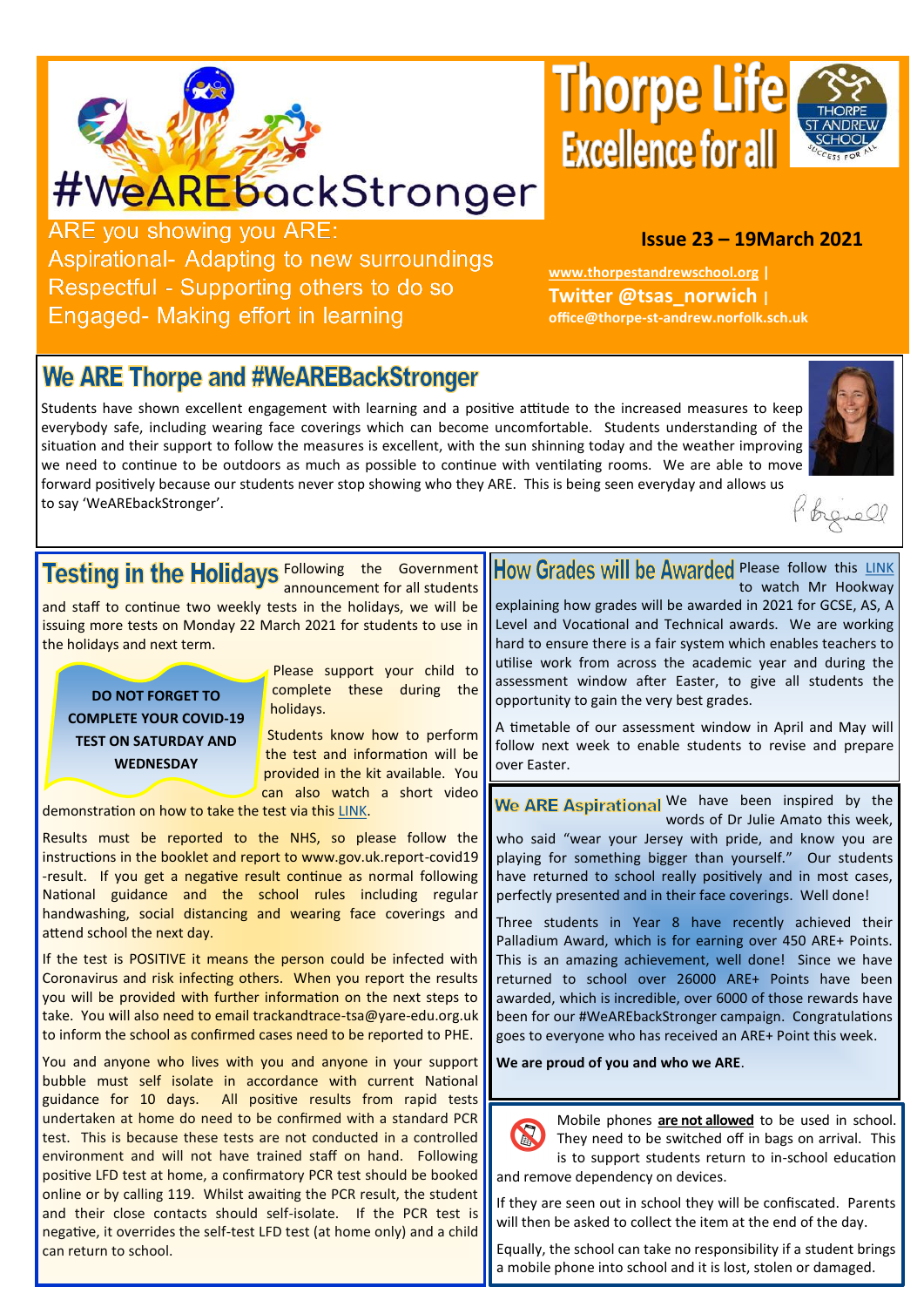

## **Issue 23 – 19 March 2021**

Remote Learning As our curriculum continues in school it is important that we are fully prepared for the possibility that an individual student or small group of students may need to self isolate due to COVID 19.



If any student experiences symptoms of COVID-19 they **MUST NOT** attend school until they have had a negative test. Please follow the [LINK](https://www.gov.uk/government/collections/coronavirus-covid-19-list-of-guidance) for COVID-19 symptoms and what you will need to do.

If a student needs to self-isolate at home we will follow our planned remote learning procedure as detailed below.

In the event of an individual, a group of students or a whole bubble/year group having to isolate, work will be set remotely. When this happens we will:

- Set all work remotely to be completed on the **Google Classroom.**
- Use lessons from the [Oak National Academy](https://www.thenational.academy/) (The online academy set up by the government and subject experts).
- Record lessons where appropriate and upload them onto Google Classroom.
- Provide PDFs, PowerPoints or narrated lessons and worksheets to support learning as appropriate.

Dependent on the year group and subject there will be a blended approach to this and your child will receive their learning in a variety of ways. The work will be set promptly on **Google Classroom** and follow the planned curriculum to ensure that no learning time is lost and when your child returns to school, they will be where they should be in terms of their progress.

If students are self-isolating at home and are **well**, they should follow their normal timetable and access work via Google Classroom. They can communicate with their teachers and submit work via the relevant classroom. Please be aware that subject teachers will be following their normal timetable in school and are unlikely to be able to contact students until the end of the school day.

It is therefore important that students return to school **immediately** following a negative COVID-19 test.

At the current time we are not recalling laptops and chrome books that Years 8 to 11 students have been loaned by the school during the period of school closure. This is to ensure that all students can access the remote learning provision if they have to self-isolate and stay at home. They will also be very useful to access homework, finish classwork and ensure all students are fully engaged in their learning.

We ARE part of something bigger than ourselves The thought of the week this week has been on presenting ourselves neatly. We took inspiration from the American Sports Scientist Dr Julie Amato who said "Wear your Jersey with pride, and know you are playing for something bigger than yourself." This reminds us that when students are in their uniform that they represent us as a whole and project an image of what we, as a school and as individuals, are like. We expect that students **Aspire** to present a positive image of themselves and we are impressed by the way that so many of our students do this daily.

We also expect students to make their way to and from school in a **Respectful** manner. We thank the vast majority of students for doing this impeccably every day. However, we are aware that from time to time a few students make mistakes or bad choices. We are aware of an alleged incident that occurred recently, which we have taken very seriously and are fully investigating. It is useful to remember that the school reserves the right to discipline students in accordance with our Behaviour and Attitude for Excellence Policy when misbehaviour occurs outside of school, such as on the way to and from school. If in the unlikely event that your child experiences any issues on their way to and from school, please contact the school in the first instance so that we can deal with the issue promptly.

We aim for excellence for all and have high expectations of our students at all times and we will react accordingly when our expectations are not met. Our students showed how amazing they could be during lockdown by **Engaging** with their work, the way in which they have readjusted to school life on their return and in the way they have followed the new guidelines for the wearing of face coverings. This is the true image of our school and our students.

**Free School Meals Free School Meals/Sixth Form Bursary over the Easter Holiday - Norfolk County Council will be providing** free school meal vouchers over the Easter holiday through the school. You will receive the electronic vouchers in the same way as before, £15 per student per week of the holiday.

**Food/Recipe Box and Activity Boxes for Free School Meal families for the Easter Holidays** - This is available to provide food box and activities for eligible students. The recipe boxes are provided by PinkOrange and include activities to do over the Easter holidays. Please apply by Friday 12 March 2021. You can text the words "Big Norfolk" to 07553 894233 and a member of the team will call you back or click on this [link.](https://www.smartsurvey.co.uk/s/bignorfolkholidayfun)